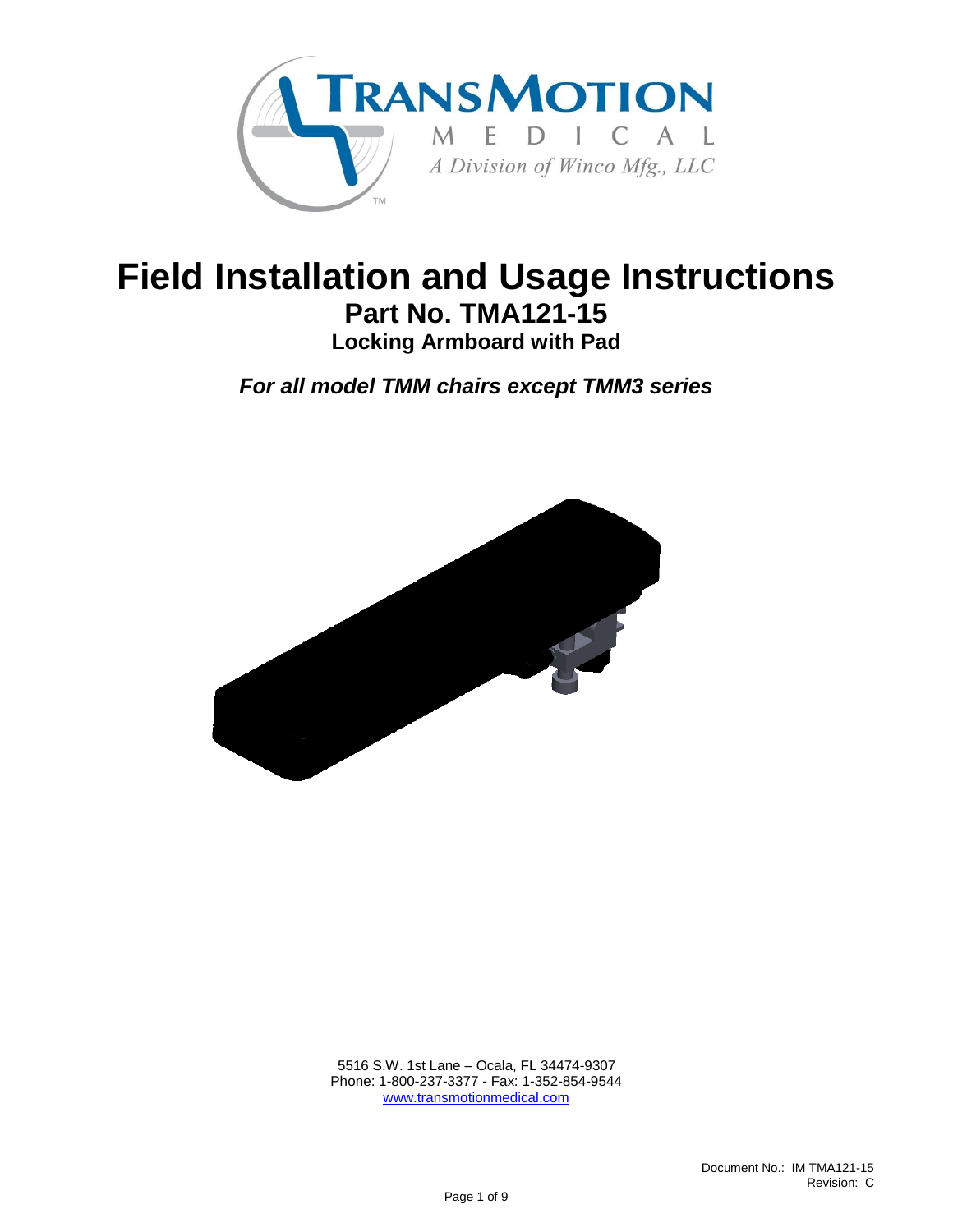# **TABLE OF CONTENTS**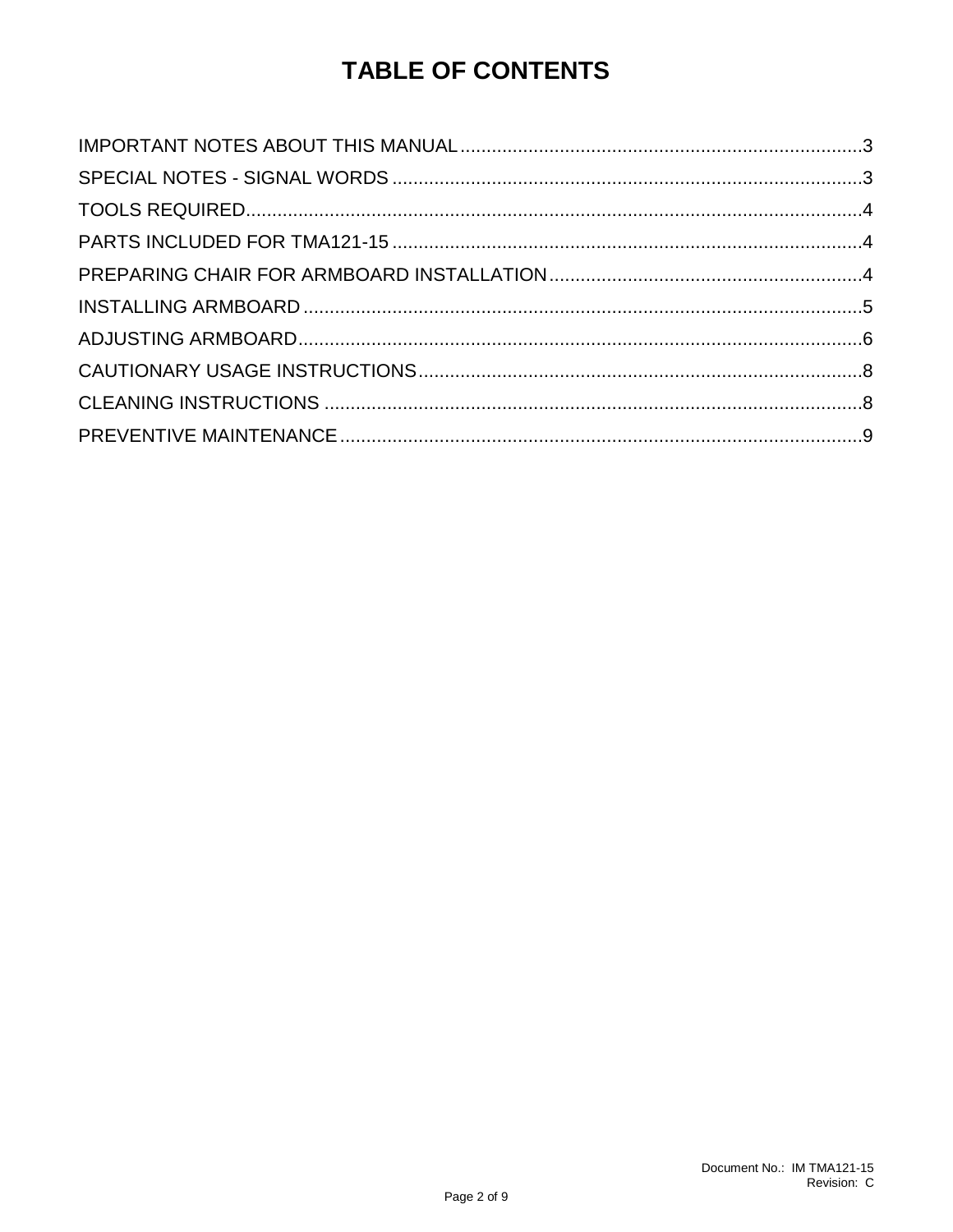### <span id="page-2-0"></span>**IMPORTANT NOTES ABOUT THIS MANUAL**

This Field Installation and Usage Instruction manual is intended to assist you with installation of your TransMotion Medical Product. Carefully read this manual before using the equipment or doing service / maintenance on it. If you are unable to understand the WARNINGS, CAUTIONS, and instructions, contact TransMotion Medical Customer Service before attempting to operate or service the equipment. Otherwise, personal injury or property damage may result.

To ensure safe operation of this device, it is essential that methods and procedures be established for educating and training staff on the safe and effective operation of the product.

TransMotion Medical reserves the right to change specifications without notice.

The information contained in this document is subject to change without notice.

Specifications listed are nominal, and operation may vary slightly from unit to unit due to tolerance variations.

Figures contained within this document may not depict exactly the model you have. This document may cover many closely related models.

### <span id="page-2-1"></span>**SPECIAL NOTES - SIGNAL WORDS**

Signal words are used in this manual and apply to hazards which could result in injury or property damage. The following is a definition of those signal words as used in this document:

#### A DANGER

Indicates an imminently hazardous situation which, if not avoided, will result in death or serious injury.

#### **AWARNING**

Indicates a potentially hazardous situation which, if not avoided, could result in death or serious injury.

#### **ACAUTION**

Indicates a potentially hazardous situation which, if not avoided, may result in minor or moderate injury. It may also be used to alert against unsafe practices or potential property damage hazards.



Provides important information, makes special instructions clearer, or provides service personnel information to make maintenance easier.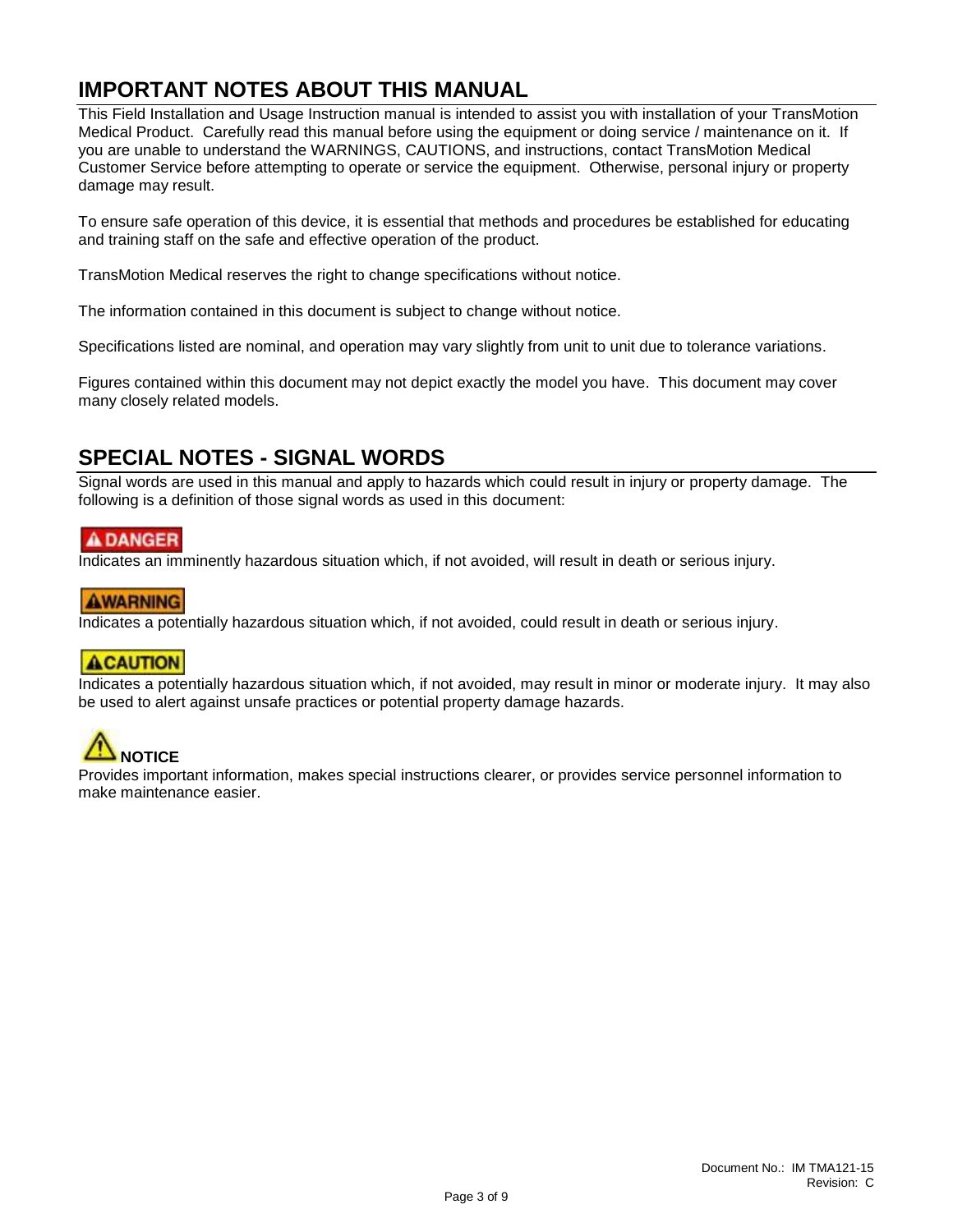# <span id="page-3-0"></span>**TOOLS REQUIRED**

Tools are not required to install standard armboard.

# <span id="page-3-1"></span>**PARTS INCLUDED FOR TMA121-15**

Locking armboard is shipped (as shown here) and does not require added assembly.

If any features seem damaged due to shipping, contact TMM Service Department toll-free at 1-800-237-3377.



# <span id="page-3-2"></span>**PREPARING CHAIR FOR ARMBOARD INSTALLATION**

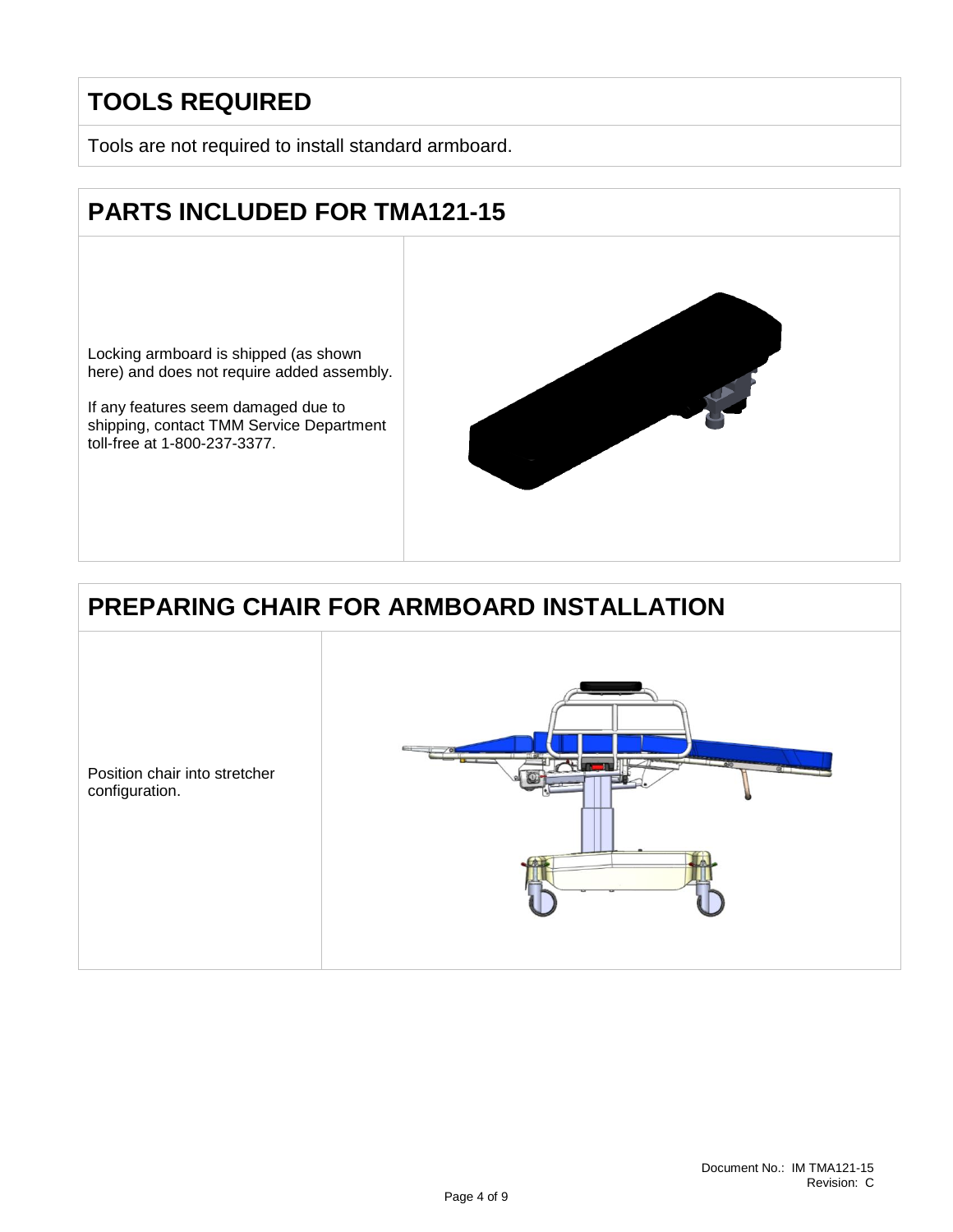### <span id="page-4-0"></span>**INSTALLING ARMBOARD**

#### **ACAUTION**

**ENSURE ARMBOARD ENGAGES SURGICAL BAR AND IS SECURELY LOCKED INTO PLACE TO PREVENT ACCESSORY DISCONNECTION DURING MEDICAL PROCEDURE.**

Loosen the bottom black knob and position armboard on surgical bar as shown.

Line up the top and left sides of the armboard clamp so they are parallel with the surgical bar. Tighten the bottom black knob to engage bottom of clamp with the surgical bar so the armboard is securely locked in place.

Ensure armboard is positioned laterally as desired before locking into place.

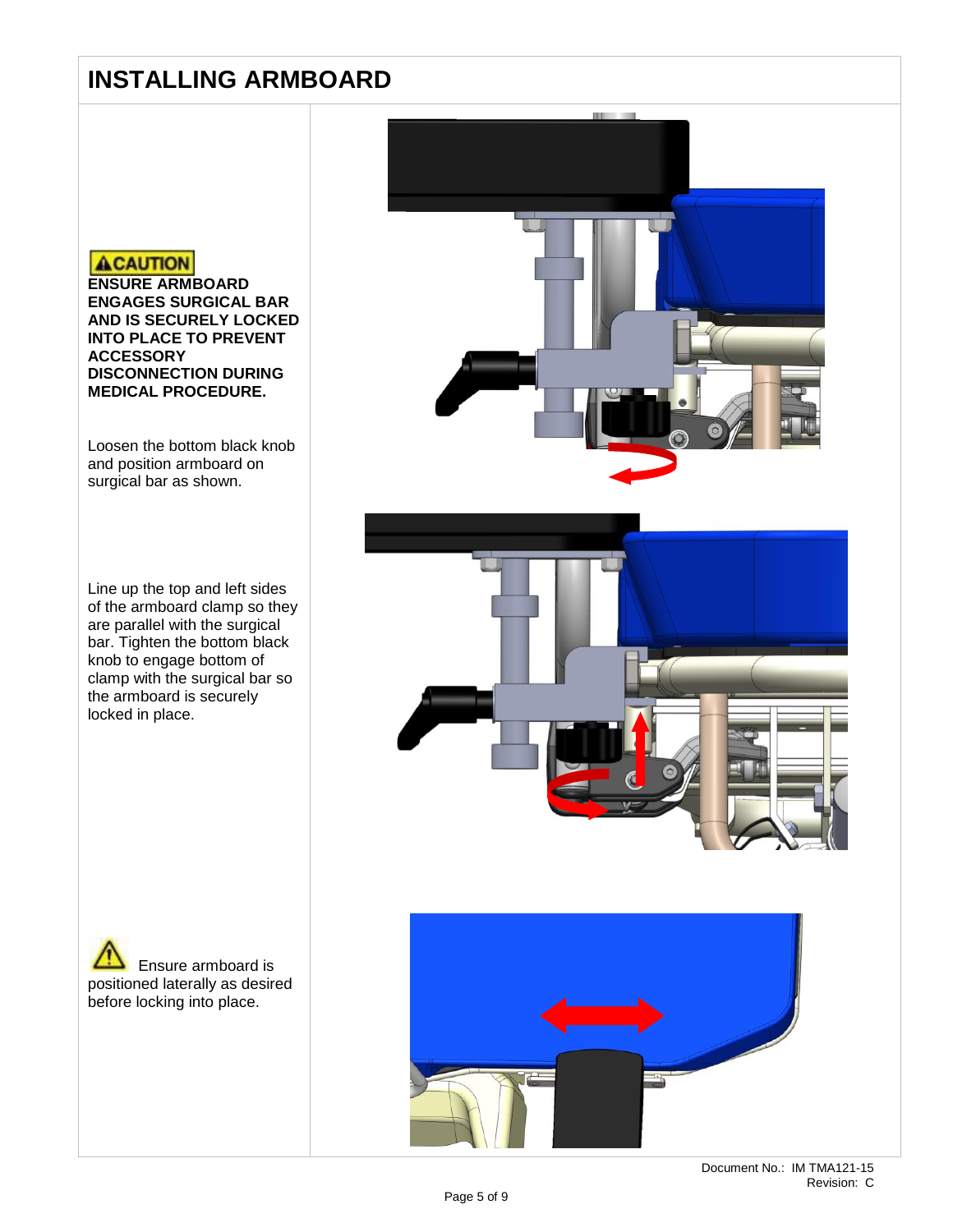<span id="page-5-0"></span>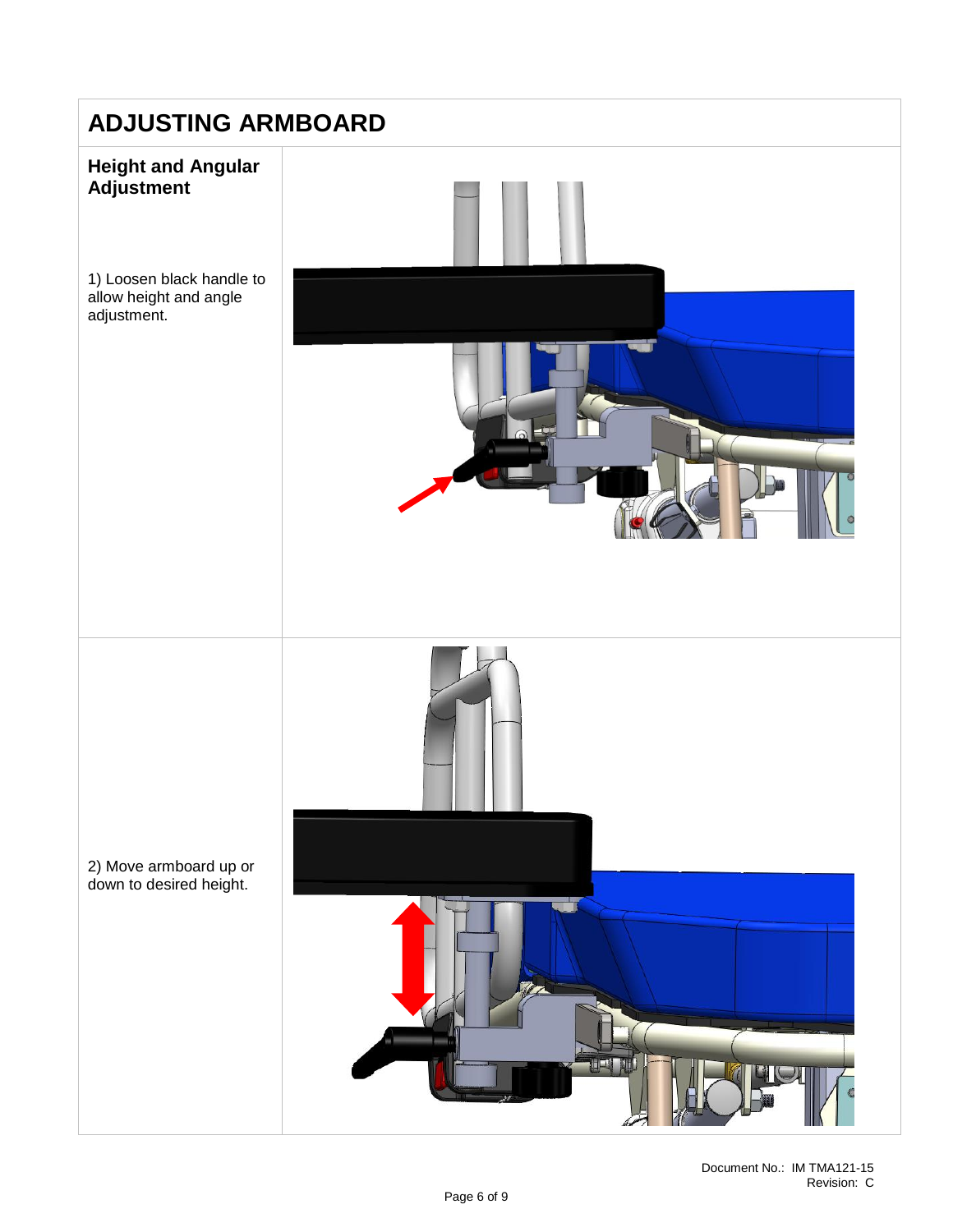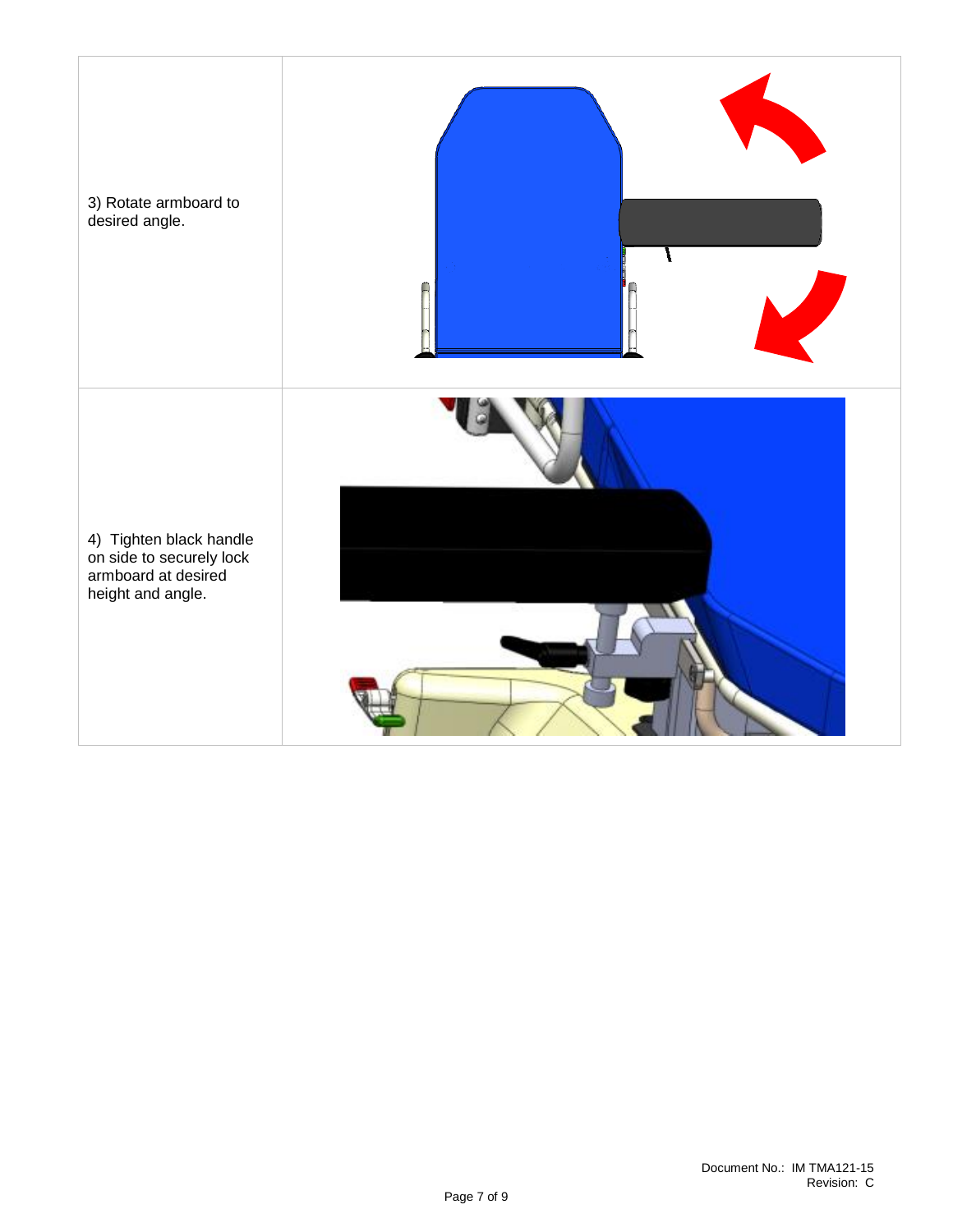### <span id="page-7-0"></span>**CAUTIONARY USAGE INSTRUCTIONS**

When using this accessory, please follow these cautionary usage instructions:

**ACAUTION** TO PREVENT PERSONAL INJURY TO PATIENT AND / OR MEDICAL PERSONNEL, ENSURE **ARMBOARD IS PROPERLY INSTALLED AND SECURELY ENGAGED PRIOR TO USE OF ACCESSORY.**

**ACAUTION** TO PREVENT PERSONAL INJURY TO PATIENT AND / OR MEDICAL PERSONNEL, ENSURE **ARMBOARD IS INSTALLED BY PERSONNEL WHO HAVE THOUROGHLY READ INSTALLATION INSTRUCTIONS.** 

## <span id="page-7-1"></span>**CLEANING INSTRUCTIONS**

**ACAUTION** STEAM AND/OR PRESSURE CLEANING CHAIR WILL VOID WARRANTY

| <b>COMPONENT</b>                          | <b>FREQUENCY</b>                                       | <b>PROCEDURE</b>                                | <b>CLEANING</b><br><b>AGENT</b>                              | <b>COMMENT</b>                                        |
|-------------------------------------------|--------------------------------------------------------|-------------------------------------------------|--------------------------------------------------------------|-------------------------------------------------------|
| All Rails and Painted<br>Metal            | As required/in<br>accordance with<br>facility policies | Wipe with damp<br>cloth and allow to<br>air dry | Facility approved<br>detergents,<br>disinfectants &<br>water | Check for chipped<br>paint/chrome                     |
| <b>Base Cover</b>                         | As required/in<br>accordance with<br>facility policies | Wipe with damp<br>cloth and allow to<br>air dry | Facility approved<br>detergents,<br>disinfectants &<br>water | Check for peeling or<br>missing labels                |
| Actuators and<br><b>Battery Pack</b>      | As required/in<br>accordance with<br>facility policies | Wipe with damp<br>cloth and allow to<br>air dry | Facility approved<br>detergents,<br>disinfectants &<br>water | Clean exterior<br>surfaces only with<br>minimal water |
| Pendants                                  | As required/in<br>accordance with<br>facility policies | Wipe with damp<br>cloth and allow to<br>air dry | Facility approved<br>detergents,<br>disinfectants &<br>water | Clean exterior<br>surfaces only with<br>minimal water |
| All Other Surfaces                        | As required/in<br>accordance with<br>facility policies | Wipe with damp<br>cloth and allow to<br>air dry | Facility approved<br>detergents,<br>disinfectants &<br>water | Check for damage                                      |
| TransMotion<br><b>Medical Accessories</b> | As required/in<br>accordance with<br>facility policies | Wipe with damp<br>cloth and allow to<br>air dry | Facility approved<br>detergents,<br>disinfectants &<br>water | Check for damage                                      |
| 3rd Party<br>Accessories                  | As required/in<br>accordance with<br>facility policies |                                                 | Consult manual provided by accessory manufacturer.           |                                                       |

\* Use of Facility approved detergents and disinfectants must comply with the instructions provided by the manufacturer(s) of those products.